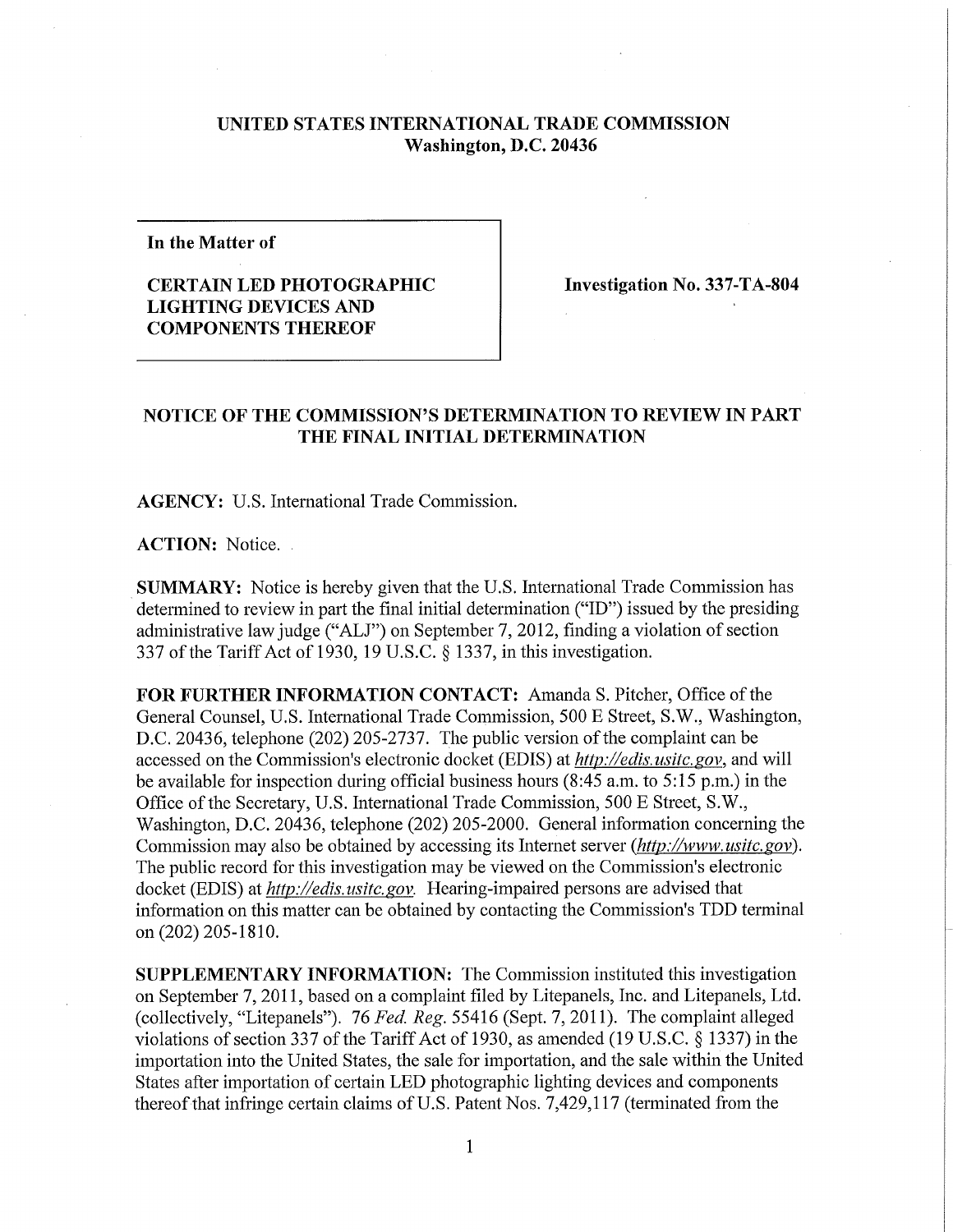investigation); 7,510,290 (terminated from the investigation); 7,972,022 ("the '022 patent"); 7,318,652 ("the '652 patent"); and 6,948,823 ("the '823 patent"). The Notice of Institution named respondents Flolight, LLC. of Campbell, California; Prompter People, Inc. of Campbell, California; IKAN Corporation of Houston, Texas; Advanced Business Computer Services, LLC d/b/a Cool Lights, USA of Reno, Nevada; Elation Lighting, Inc. of Los Angeles, California; Fotodiox, Inc. of Waukegan, Illinois; Fuzhou F&V Photographic Equipment Co., Ltd. of Fujian, China; Yuyao Lishuai Photo-Facility Co., Ltd. of Zhejiang Province, China; Yuyao Fotodiox Photo Equipment Co., Ltd. of Zhejiang Province, China; Shantou Nanguang Photographic Equipment Co., Ltd. of Guangdong Province, China; Visio Light, Inc. of Taipei, Taiwan; Tianjin Wuqing Huanyu Film and TV Equipment Factory of Tianjin, China; Stellar Lighting Systems of Los Angeles, Califomia; and Yuyao Lily Collection Co., Ltd. of Yuyao, China. The Commission Investigative Attorney ("IA") of the Office of Unfair Import Investigations also participated in this investigation.

On September 7,2012, the ALJ issued the subject final ID finding a violation of section 337. The ALJ held that a violation occurred in the importation into the United States, the sale for importation, or the sale within the United States after importation of certain LED photographic lighting devices and components thereof that infringe one or more of claims 1, 57-58, and 60 of the '022 patent; claims 1, 2, 5, 16, 18, 19, 25 and 27 of the '652 patent; and claim 19 of the '823 patent. ID at ii. The ALJ further held that no violation of section 337 occurred in the importation into the United States, the sale for importation, or the sale within the United States after importation of certain LED photographic lighting devices and components thereof that infringe claims 17 and 28 of the '823 patent because claims 17 and 28 are anticipated. *Id.* at ii, 81.

Litepanels petitions for review of the ALJ's construction of the preamble of claim 17 of the '823 patent and asserts that the ALJ incorrectly found that independent claim 17 and dependent claim 28 of the '823 patent were invalid based on his incorrect construction. The IA petitioned for review of the ALJ's finding that claims 17, 19 and 28 of the '823 patent are infringed based on the construction of the term "an integrated power source" of independent claim 17. Respondents petitioned for review of most of the ALJ's invalidity findings (including public use, and obviousness), the construction of "focusing element" of claim 1 of the '652 patent, and the exclusion of claim charts.

The Commission has determined to review the ID in part. The Commission has determined to review (1) the ALJ's construction of the preamble of the asserted independent claims of the '652 patent, the '823 patent and the '022 patent; (2) the ALJ's findings of infringement; (3) the ALJ's findings of obviousness and anticipation; (4) the ALJ's construction of "an integrated power source" of claim 17 of the '823 patent; and (5) the ALJ's findings on the technical prong of domestic industry. The Commission has determined not to review the remainder of the ID.

The parties are requested to brief their positions on the issues under review with reference to the applicable law and the evidentiary record. In connection with its review, the Commission is particularly interested in responses to the following questions: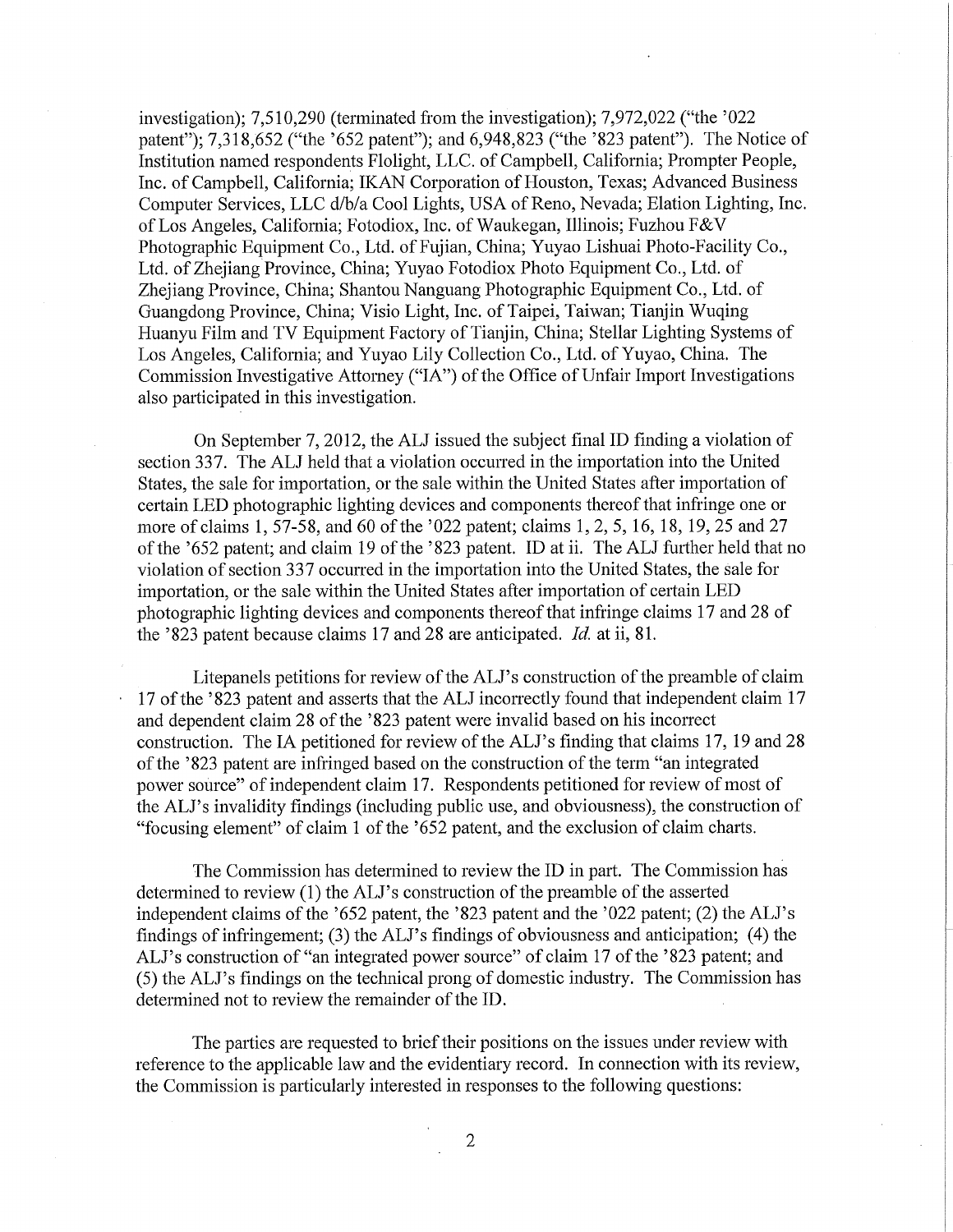- (1) If the Commission were to determine that the preambles of the asserted independent claims of the '652 patent, the '823 patent and the '022 patent are limitations and should be interpreted based on their plain and ordinary meaning *{see* ID at 44), what impact, if any, does this have on the ALJ's findings regarding anticipation and obviousness for the asserted patents? Please cite to record evidence to support your position.
- (2) If the Commission were to determine that the preambles of the asserted independent claims of the '652 patent, the '823 patent and the '022 patent are limitations and should be interpreted based on their plain and ordinary meaning *{see* ID at 44), do the accused products and domestic industry products meet the preamble limitation of each of the asserted independent claims? Please cite to record evidence to support your position. Have the Respondents waived the ability to challenge a finding that the preambles of the asserted independent claims, interpreted based on their plain and ordinary meaning, are met by the accused products?

In connection with the final disposition of this investigation, the Commission may issue an order that could result in the exclusion of the subject articles from entry into the United States. Accordingly, the Commission is interested in receiving written submissions that address the form of remedy, if any, that should be ordered. The Commission is particularly interested in responses to the following questions:

- (1) Please discuss the technical and qualitative interchangeability of Litepanels and its licensees' products with the products that would be excluded under a general exclusion order. Please discuss the evidence that supports your position.
- (2) Discuss whether Litepanels and its licensees have sufficient capability to meet the demand for any products that would be excluded under a general exclusion order. Please discuss the evidence that supports your position, including evidence regarding current manufacturing capacity and product interchangeability.
- (3) What lead time would be required for existing manufacturers to modify their allegedly infringing products to be noninfringing? Please discuss the evidence that supports your position.
- (4) Please discuss specific evidence pertaining to any specialized requirements of the film, video, photographic industries, or any other industries, that cannot be met by the products of Litepanels or its licensees, but are only met by the products that would be excluded under a general exclusion order.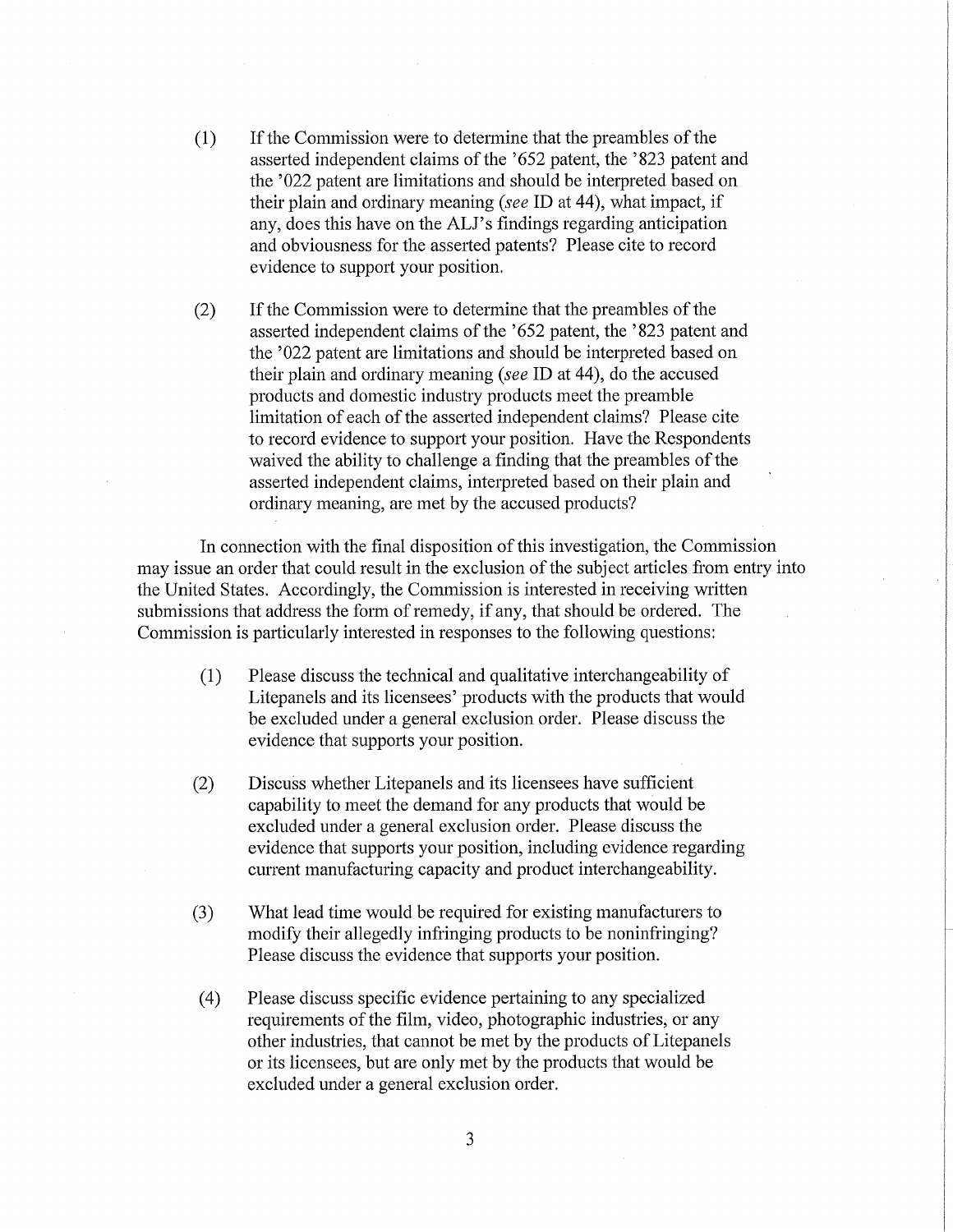(5) Please provide specific evidence regarding the impact, if any, of a general exclusion order on public health and welfare, competitive conditions in the United States economy, the production of like or directly competitive articles in the United States, and United States consumers.

If a party seeks exclusion of an article from entry into the United States for purposes other than entry for consumption, the party should so indicate and provide information establishing that activities involving other types of entry either are adversely affecting it or likely to do so. For background, *see In the Matter of Certain Devices for Connecting Computers via Telephone Lines,* Inv. No. 337-TA-360, USITC Pub. No. 2843 (December 1994) (Commission Opinion).

If the Commission contemplates some form of remedy, it must consider the effects of that remedy upon the public interest. The factors the Commission will consider include the effect that an exclusion order and/or cease and desist orders would have on (1) the public health and welfare, (2) competitive conditions in the U.S. economy, (3) U.S. production of articles that are like or directly competitive with those that are subject to investigation, and (4) U.S. consumers. The Commission is therefore interested in receiving written submissions that address the aforementioned public interest factors in the context of this investigation.

If the Commission orders some form of remedy, the U.S. Trade Representative, as delegated by the President, has 60 days to approve or disapprove the Commission's action. *See* Presidential Memorandum of July 21, 2005, 70 *Fed. Reg.* 43251 (July 26, 2005). During this period, the subject articles would be entitled to enter the United States under bond, in an amount determined by the Commission and prescribed by the Secretary of the Treasury. The Commission is therefore interested in receiving submissions concerning the amount of the bond that should be imposed if a remedy is ordered.

**WRITTEN SUBMISSIONS:** The parties to the investigation are requested to file written submissions on the issues identified in this notice. Parties to the investigation, interested government agencies, and any other interested persons are encouraged to file written submissions on the issues of remedy, the public interest, and bonding, as well as respond to the questions posed herein relating to remedy and the public interest. Such submissions should address the recommended determination by the ALJ on remedy and bonding. Complainant and IA are also requested to submit proposed remedial orders for the Commission's consideration.

Complainant is also requested to state the dates that the '853, '022 and '652 patents expire and the HTSUS numbers under which the accused products are imported. The written submissions and proposed remedial orders must be filed no later than close of business on Wednesday, November 28, 2012. Reply submissions must be filed no later than the close of business on Wednesday, December 5, 2012. No further submissions on these issues will be permitted unless otherwise ordered by the Commission.